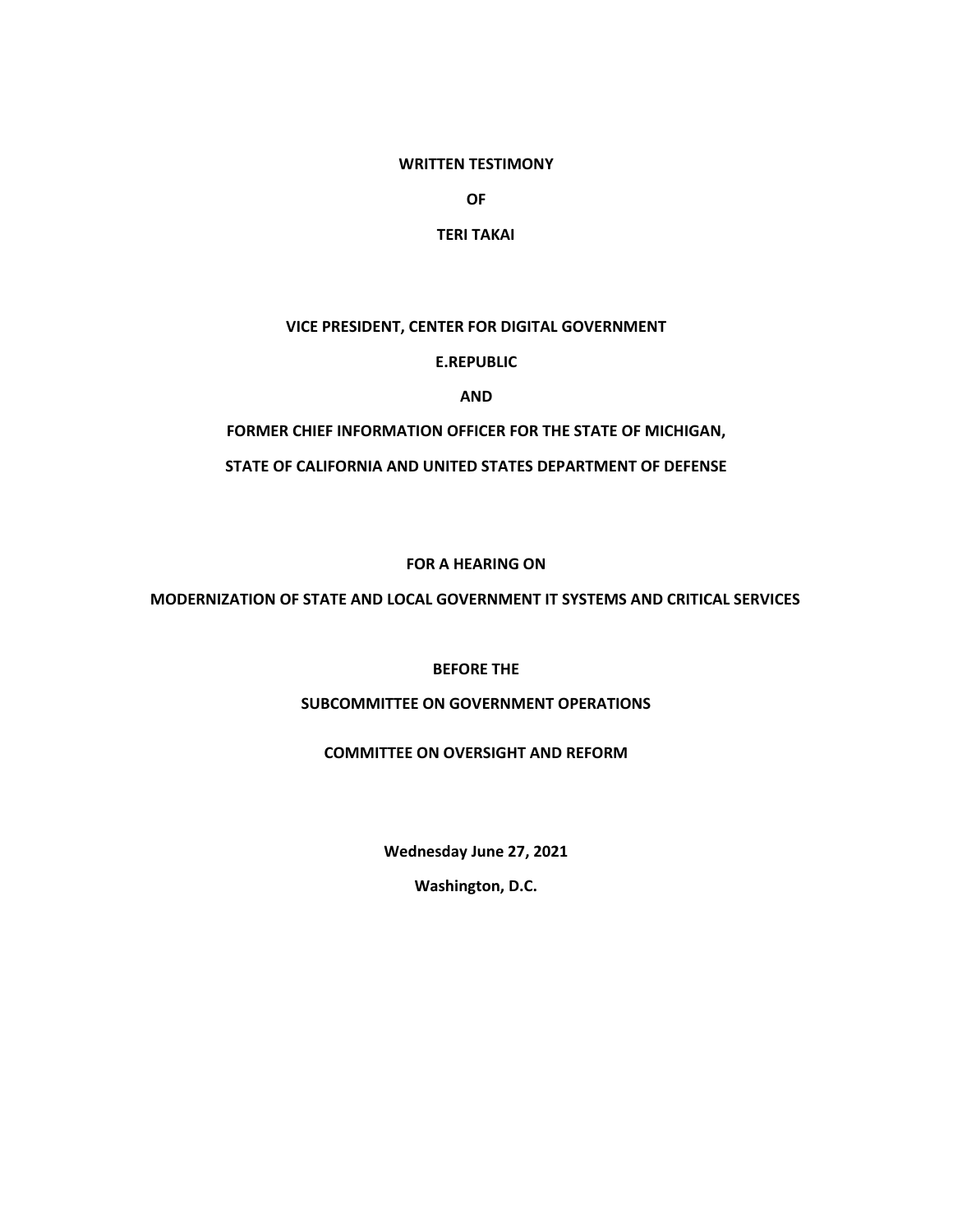Thank you, Chairwoman Connolly, Ranking Member Hice and the distinguished members of the subcommittee for inviting me today to speak on the challenges that state and local governments face in modernizing their IT systems and digitizing critical services. The current state of the technology services that state and local governments provide was severely tested during the COVID-19 pandemic. The challenges of providing critical citizen services and information highlighted the technical debt that government faces.

In my current role as Vice President for the Center for Digital Government at e.Republic, I work with state and local governments across the country as they drive the technology in their jurisdictions. As a former state and federal CIO as well as having extensive experience in the automotive industry, I am impressed with the work that the CIOs have done to meet the pandemic but see the work that lies ahead. I appreciate the opportunity to support their efforts to meet the increased requirement to meet the expanded digital expectations for our citizens.

## **State and Local Information Technology Priorities – Changing priorities from 2020 to 2021**

Each year, the Center for Digital Government conducts key surveys at the city and county level. The state survey was conducted in 2020 as the pandemic was emerging. With 62 cities, 68 counties, and 47 states responding to the surveys, they laid out the priorities they are focused on and the surveys provided trend data on how the response to the pandemic shifted priorities dramatically toward citizen services and modernization.

The 2021 digital counties survey provides insight on how priorities are shifting for state and local government. For the 8<sup>th</sup> year in a row, cybersecurity is at the top of the priority list at number 1. Cyberattacks increased during the pandemic and have no sign of slowing down. The number 2 priority is citizen/customer engagement and experience which is no surprise in a post-pandemic world. Business process automation jumped from number 6 to number 3 this year and can be attributed to government's need to enhance the function and capabilities of technologies that increase a government's ability to serve their citizens. Networks, broadband, connectivity, and addressing the digital divide took a major leap from number 12 last year to come in at number 4 which highlights the need to enhance connectivity for remote work and the ability for citizens to utilize digital government services more effectively. Cloud computing jumps up a bit and comes in at number 5 while business intelligence and analytics comes in at number 6.

Hiring, retaining, and nurturing a competent team moved up one spot to number 7 while disaster recovery and continuity of operations fell from number 4 to number 8 this year. Budget and cost control fell the farthest dropping from number 2 to number 9 this year. The only way to describe this is that counties believed that budgets would be much worse coming out of the pandemic than reality illustrated. Stimulus funds played a role in the budget perceptions and realities of this past year. Rounding out the top 10 is data governance, transparency and open data moving up one notch from last year. Data is playing a more important role as governments emerge from the pandemic.

These results reflect the trends across state, city, and county priorities. In 2020, the top 3 priorities across all three jurisdictions were cybersecurity, budget and cost control and citizen engagement/experience. These were the top 3 priorities as the impact of the pandemic was being felt. During the pandemic, there was a shift in priorities for all three jurisdictions. For states, budget and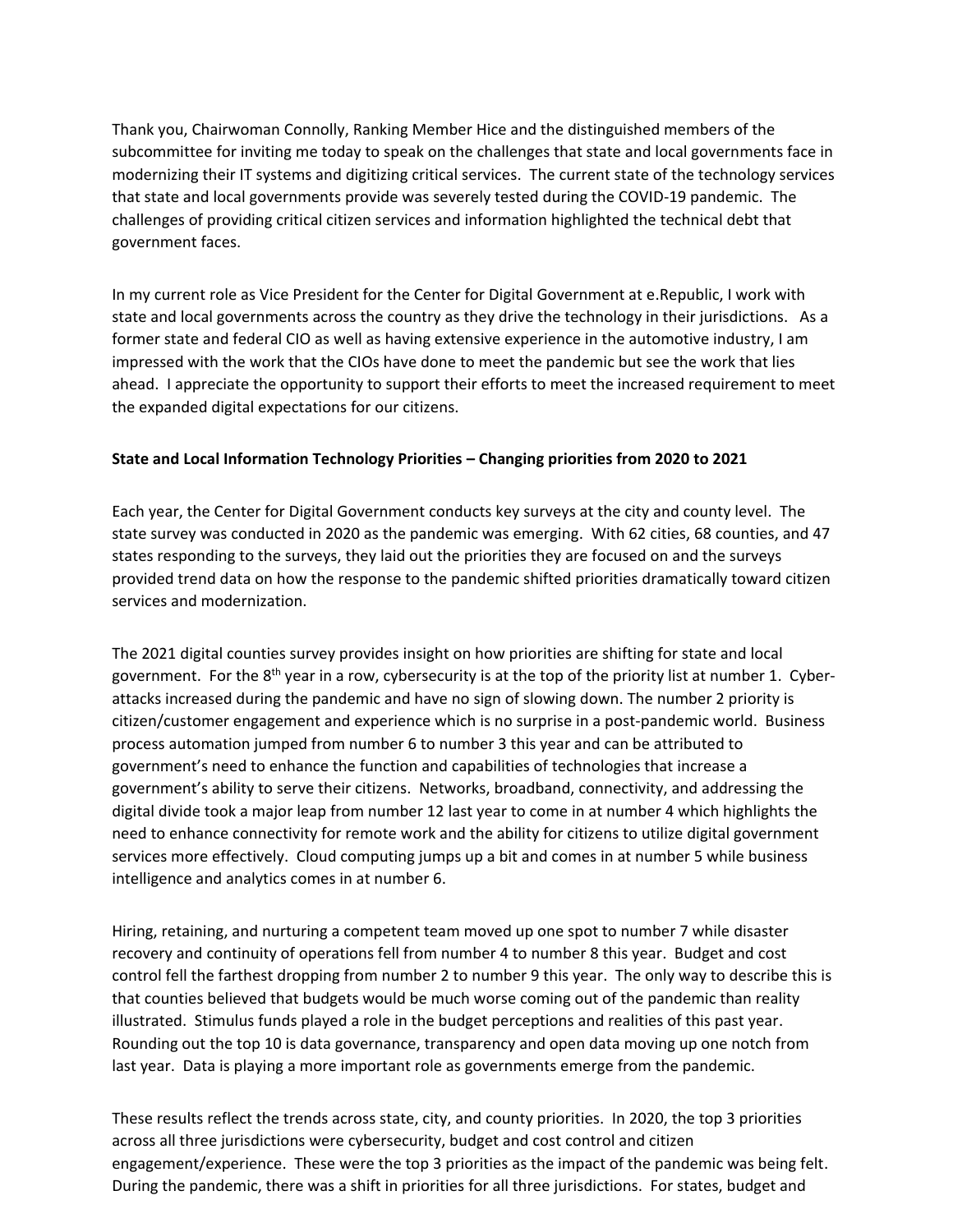cost control, citizen engagement/experience, increased agency/department IT collaboration, IT governance, networks including broadband, infrastructure modernization and business process modernization all rose in priority.

For counties, budget and cost control, disaster recovery/continuity of operations, business process automation, and cloud computing all came to the forefront as they faced the challenges of remote work and the need to increase citizen services while facing an uncertain budget and funding future. For cities, it was very similar – budget and cost control, business process automation, infrastructure modernization and networks including broadband increased in priority.

As governments are coming out of the crisis and federal funds are assisting, the concerns around budget and cost control are being somewhat mitigated depending on the sources of revenue. The Center for Digital Government projects that it is most likely that IT spending will grow by approximately 7% as governments recover from the impact of the pandemic and strengthen solutions that were quickly implemented to meet the needs. This does not, however, reflect the level of funding that will be needed to ensure that modernization and the continued growth of digital citizen services continues.

## **The Key to Successful Technology Modernization**

The key to successful technology modernization is the collaboration between the agencies and departments that deliver essential citizen services and the technology organizations that support them. Technology alone cannot solve the challenges of providing improved citizen services. It must be a whole of government approach – across federal, state, and local government but also between executive, legislative, and agencies and departments within the jurisdiction. Utilization of technology to improve citizen services requires the examination and review of the underlying processes, roles, and responsibilities. This is especially true as government moves to embrace new technologies like artificial intelligence, machine learning and remote process automation.

## **IT Modernization, Digital Citizen Services and Cybersecurity**

One key point is the relationship between IT modernization, digital citizen services and cybersecurity. There is a risk that these three critical technology efforts will be seen separately and that governments will fund only a portion of that is needed. The driver for IT modernization is the need for greater digital citizen services that are protected from increasing cyber threats. All three are driven by demands from citizens for improved transparency and services. It is impossible to drive digital transformation without focusing on an overall, enterprise approach.

## **Center for Digital Government – Priorities for the 'new normal' for state and local government**

A key role of the Center for Digital Government is to work with state and local IT organizations across the country. We conduct workgroups, summits, and conversations to understand the 'mind of the CIO' and help technology companies support the needs of government. We anticipate that there will be eight key priorities for technology as state and local governments move forward:

- 1. Infrastructure and Process Modernization
- 2. Supporting and Enabling Hybrid Workforce and Work
- 3. Enabling Connectivity and Access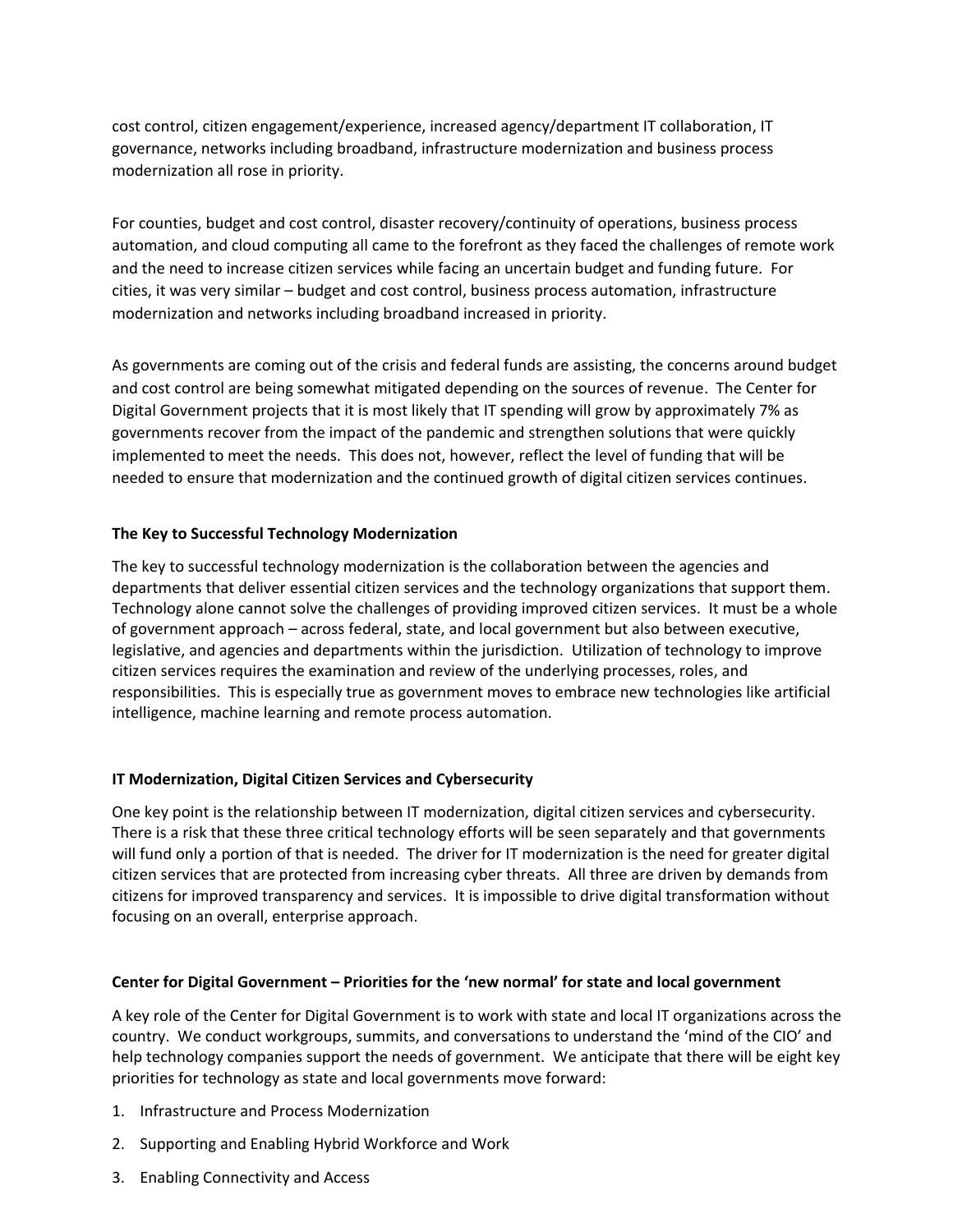- 4. Securing the New 'Edge'
- 5. Operationalizing and Managing Data
- 6. Budget and Cost Control Initiatives
- 7. Redefining Organization Management, Roles, Skills
- 8. Rapidly Adapting and Support of New Use-Cases with Technology

The order of priority may differ by jurisdiction, but the CIO must juggle keeping the current technology operating effectively, efficiently, and securely while meeting the need to modernize, introduce new technologies, and improve citizen services.

## **Conclusion**

In closing, beyond current relief funds through continuation of CARES Act and the American Rescue Plan, there is a need to ensure that the realization of the importance of technology in the operation of government remains a high funding and budget priority for state and local governments.

Moving forward, both the agencies and departments who are dependent on the technology and the executive and legislative branches of government must continue to see technology as the infrastructure that runs government as much as roads support transportation. More than pure infrastructure, technology can be the catalyst to reach citizens where they are and to build trust that all levels of government are truly there to service their needs.

## **Supplemental Material – Digital Transformation – What's Next**

The following material was developed and distributed to 50 governors to provide context and education on their technology initiatives and plans. While written for the Executive level at state government, the same applies to local government as well. Large cities and counties face the same challenges as states, while smaller jurisdictions are further hampered by miniscule budgets, lack of understanding, and lack of skills to meet the technology challenges of the future.

## **Digital Transformation – What's Next?**

2020 was a pivotal year for technology in state government. CIOs and IT organizations stepped up to ensure that government worked for citizens and businesses. The 'art of the possible' in the application of technology to government processes has never been more visible. It has driven significant discussion around Digital Transformation – but what does that really mean? What is the vision for state government in a digital world? How has it changed as we emerge from 2020? The following describes where the Center for Digital Government sees the future of technology in state government.

## **Emerging from 2020: How Government has Changed?**

As states emerge from 2020, the technology priorities will range from continuing to support the needs of citizens and businesses in a socially distanced world to planning ahead with limited budgets and resources. The immediate needs will focus on activities like managing the process and data regarding vaccine distribution. States will continue to provide and improve citizen services for unemployment and health and human services benefits. But fundamental changes emerged as government moved to a largely remote workforce. Regardless of the hybrid work model that is ultimately implemented, this will drive change in the technologies supporting state government, the need for broadband access and affordability, and the challenges of cybersecurity – all while facing budget and cost control constraints. The good news is that the technology is ready – leadership across all of state government is essential to implementation.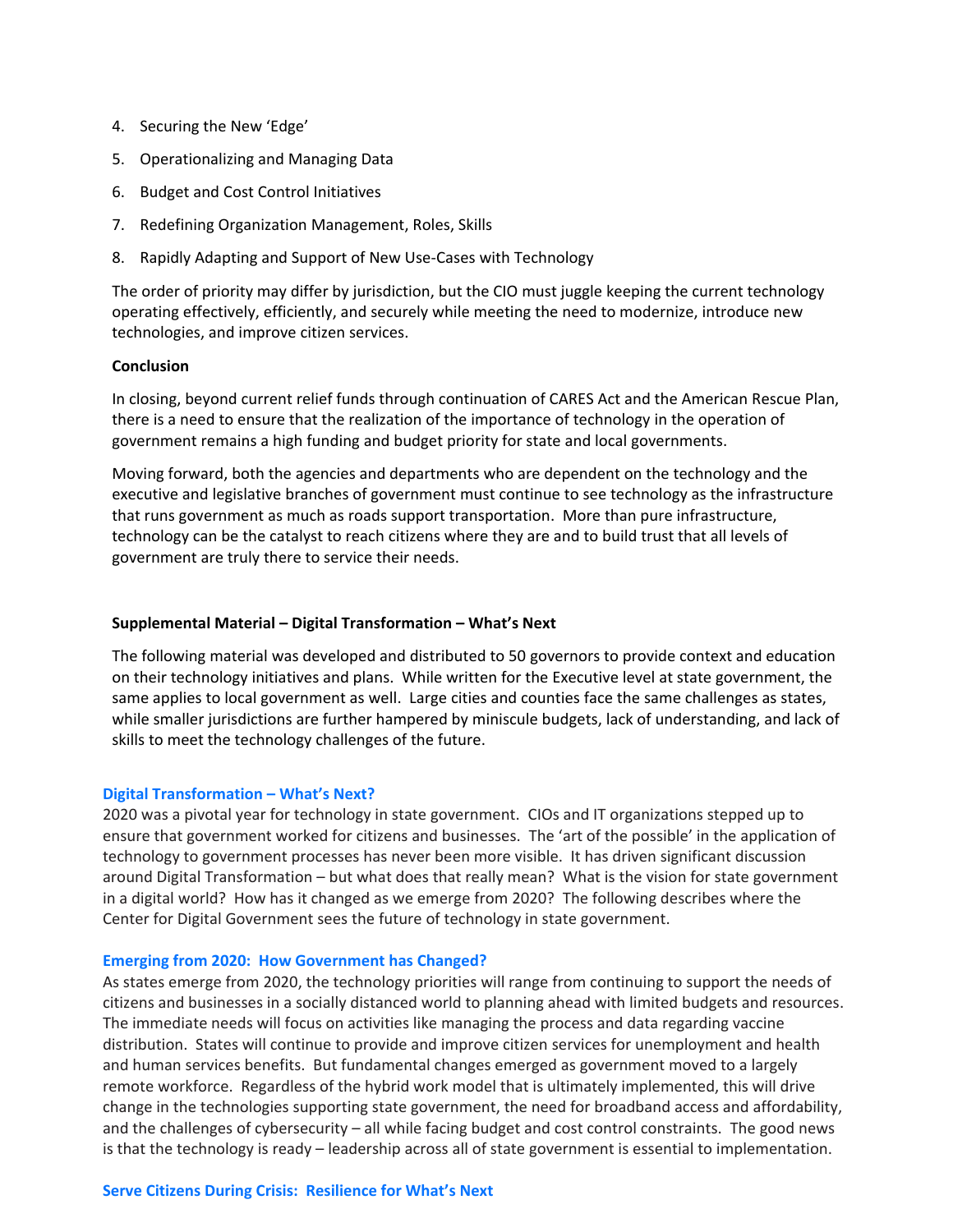The COVID-19 pandemic exposed a preparedness gap that will need continued attention from state IT leaders to ensure continuity of operations under all circumstances. Being prepared for a natural or manmade crisis, from a hurricane to an electric grid blackout, is difficult enough. But being prepared for a long-term crisis requires a new, broader way of thinking about resilience. The core competencies of enabling first responders, standing up a command center and keeping citizens informed are just the price of admission to an uncertain future.

From K-12 to higher education, educational institutions need to be equally nimble, moving seamlessly to a remote learning or hybrid model. To bring new equity to another gap exposed by the pandemic, the digital divide, all students must have the connectivity they need to learn from home.

As citizens and businesses pivot to the new workplace, the digital divide will impact economic development and the ability to find employment and growth for all.

## **Improve Government Effectiveness: The Move to Digital**

The ongoing challenges of 2020 have shed a bright light on the importance for state agencies to digitize operations in their interaction with citizens. That interaction has moved beyond the services that governments provide, to the way public meetings are held and how information is communicated. Operationally, government is moving towards greater use of digital documents, workflows, e-signatures, document collaboration, and intuitive self-service digital experiences, both internal and external facing and through a variety of devices. Government agencies, commissions and boards have found that the ability to connect to their constituents can be more effective with enhanced digital capabilities. The key is providing the right mix of in-person and virtual service options.

## **Put the Citizen First: Citizen-Centric Government**

The pandemic reinforced the fact that people and businesses must have the ability to connect to essential government services, without waiting in long lines and regardless of office closings or safety precautions.

Consumer engagement focuses on the citizen experience first, providing a one-stop shop for interacting with agencies at all levels of government. A unified statewide consumer engagement platform provides the opportunity to customize the services to what the citizen needs – not how government is organized. States are leaning into and developing services that mirror what is available to the consumer as they shop online. Imagine a citizen experience that builds a citizen timeline which schedules government tasks for the year with reminders for property tax payments and vehicle registration expiration dates.

Putting the citizen first will require a continued focus on enabling connectivity and access for all citizens and businesses through broadband expansion. This requires not only connectivity, but affordability and access to equipment, education, and training.

## **Execute the Path to Modernization: Partnerships to Move to the Future**

Modernizing legacy technology requires establishing priorities which include cybersecurity, citizen experience, workforce development, analytics, disaster recovery, data governance, infrastructure modernization, cloud computing, budget and cost control, as well as shared services. While this is a daunting list, with close collaboration between agencies, information technology organizations and private sector partners, states are making dramatic inroads in a timeframe that is significantly faster than in the past. Strengthening the relationships forged during the crisis can create a greater and more integrated role for non-government entities, businesses, and nonprofits.

One of the major technology impacts from the pandemic is the move forward to greater collaboration with private sector partners as states adopt technology "as-a-service" or "in the cloud". This includes everything from access to Coronavirus Aid, Relief, and Economic Security (CARES) Act funds, unemployment insurance services, judiciary proceedings, and even reskilling programs for in-demand tech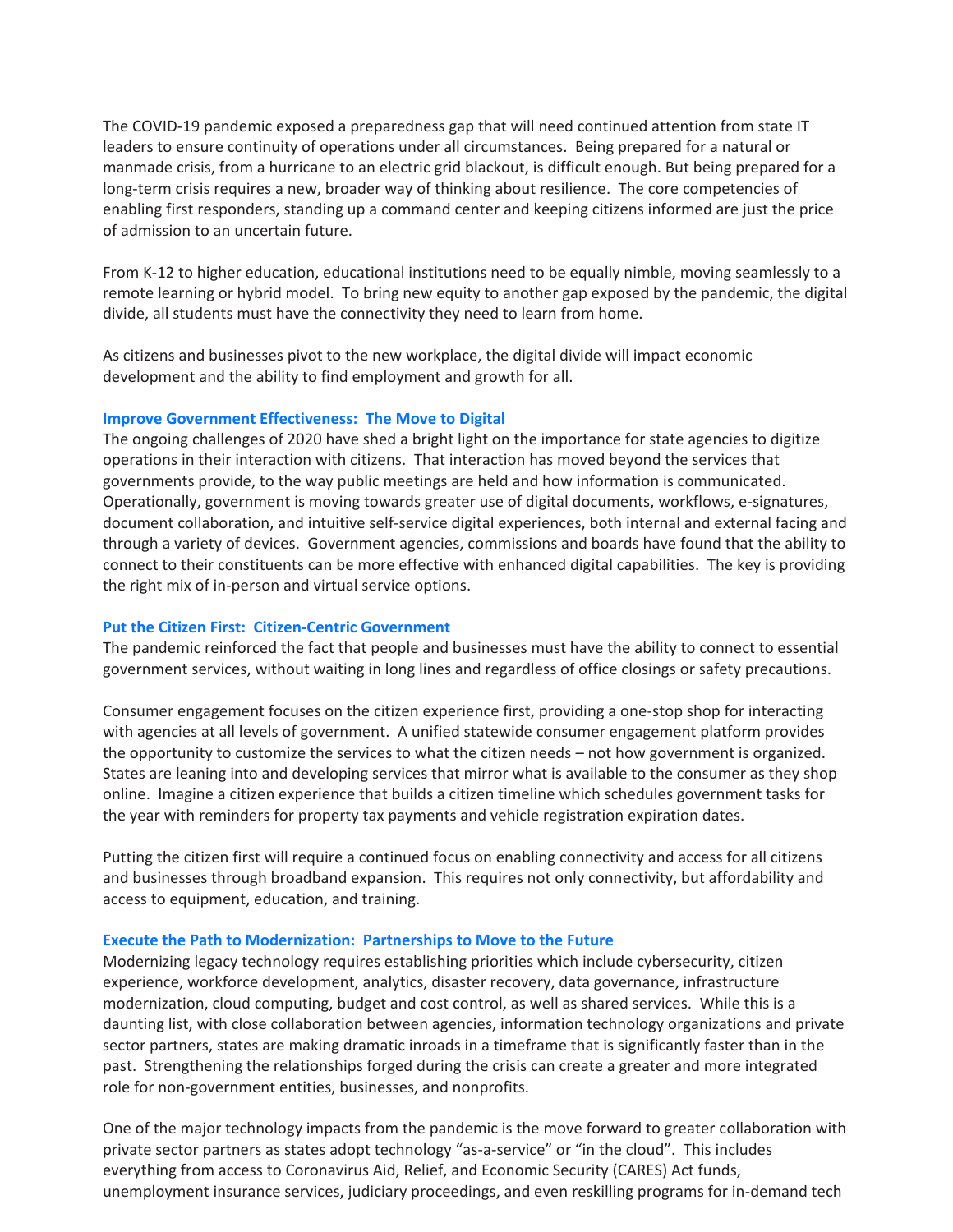jobs. The "as-a-service" model supported states as they struggled with adding capacity in call centers and providing service to citizens. This has continued as government responds to the next challenge of vaccine distribution and tracking. The ability to buy services as they are needed is a major resource in moving to modernization. But it brings with it the need for different budgeting and cost control processes to support the technology, procurement and finance organizations going forward.

As state agencies look to technology modernization, it is the opportune time to look at how the process of government can also be modernized to take advantage of the innovative technologies available from technology partners. The introduction of artificial intelligence to streamline and provide efficiency to administrative processes will be essential to support the revenue and skills gap that states are facing.

# **Protect Citizen Privacy: Understanding Cybersecurity Risk**

Protecting state government data from cybersecurity threats is an ongoing and escalating issue. While the threat took a brief respite at the beginning of the pandemic, it came roaring back with new and varied approaches. Remote work presented new challenges with connectivity driven by where employees worked. Recent activity has resulted in an escalation of fraud and abuse with unemployment and health and human services funds. Modernization with the support of cloud and innovative technologies requires that state IT organizations ensure that their plans, strategies, and tools extend beyond what is controlled within state facilities. The good news is that government pivoted quickly and with amazing effectiveness. However, it requires continued vigilance to ensure that risk is understood and managed.

As states move aggressively to cloud services, it will be essential that they evaluate their cloud security risk and develop a strategy to protect citizen data by answering the following questions:

- Do I have visibility into cloud data?
- Do I have control over cloud data?
- Do I have secure access to cloud data and applications?
- Do I have access to the cloud data analytics that can manage persistent threats?
- Am I in compliance?

Modernization with the move to the cloud is only one aspect of a strong cybersecurity posture. Continuation of current cybersecurity plans and expenditures is essential so that employee training, cybersecurity exercises, and strengthening the IT infrastructure remain in place to manage the cybersecurity risk. As state organizations settle on whatever hybrid workplace they choose, it will bring new technology challenges in security. The introduction of the Internet of Things in law enforcement, transportation, and all physical services brings with it the challenge of securing the "new edge" that will require diligence to ensure that citizens' data is safe and protected.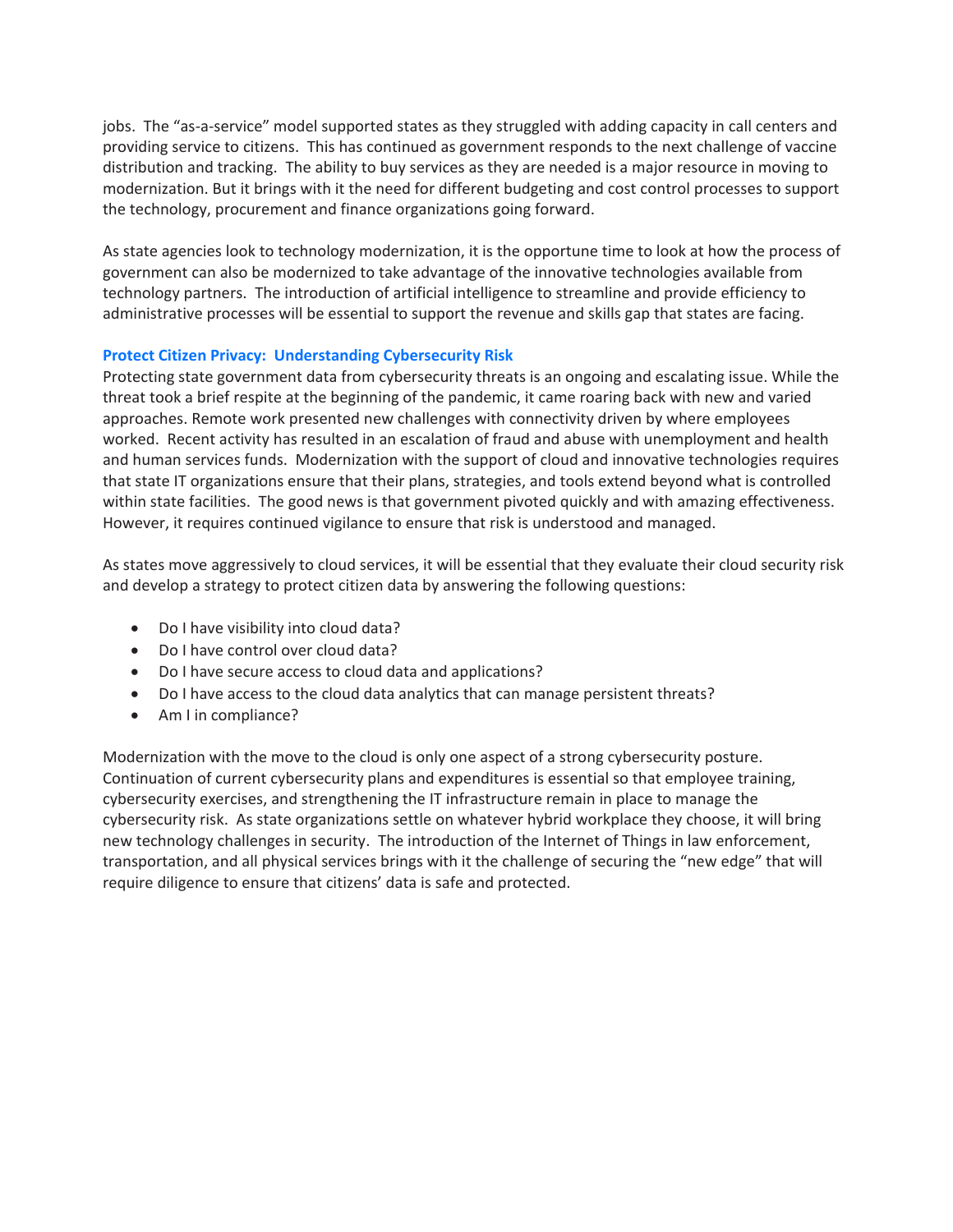#### **Introduce Innovation: Lessons Learned in 2020**

Prior to 2020, introducing technology innovation was notoriously slow and fraught with funding difficulties, failed projects and project overruns. Driven by the immediate need for technology solutions, state agencies and their supporting IT organizations have changed that paradigm. States have adopted chatbots (an artificial intelligence and machine learning tool) expanding call centers' capabilities in days. With the support of the procurement organizations, the need for lengthy pilots and trials was replaced by with technology companies to implement tech to meet needs.

The challenge going forward will be to ensure that the lessons learned in procurement, implementation, security, and cost control are refined and developed to continue to introduce innovation quickly and responsibly without reverting to "the way things were done" in the past.

#### **Move to a Digital State Culture: Crossing Agency Boundaries**

Shrinking budgets combined with the desire to continue providing efficient and top-quality services have created an incentive for governments to look to shared services, both across the state, between states, and with local governments. In moving to a citizen-centric government, CIOs are becoming the focal point to drive greater collaboration and data sharing across state agencies while moving away from addressing issues on an agency-by-agency basis. This more holistic, enterprise approach addresses what the citizen needs regardless of where the service or support originates. The benefits of shared services can help governments realize cost savings and cost reductions. In addition to the financial cost savings, partnerships can stimulate innovation, maximize efficiencies, and improve decision making by bringing more voices to the table. Leading states, for example, have implemented programs to share cybersecurity skills and expertise utilizing a shared unemployment system as part of their modernization strategy.

## **Drive Policy and Decisions Through Data: Data-Driven Government**

The pandemic drove the utilization of data analytics to a new level as governors relied on data to communicate to citizens and to develop next steps to meet the challenge. Chief Data Officers in the health and human services agencies were often elevated to support the effort.

Moving forward it is essential that the momentum continue as agencies see the value of protecting and utilizing data to drive decision and policy making. The ability to draw from the vast data that government and external sources provide has an opportunity for decisions that make government more effective and efficient as the budget challenges continue.

Envision an election where data on voter turnout, voting method, and issues are aggregated from the local jurisdictions to a state level where predictive analytics can help to predict voter turnout, wait times, and resolve issues for future elections which can improve voter satisfaction and trust.

## **Govern Technology: Facing the Budget Challenge**

State governments are moving forward with their digital transformation efforts, in spite of significant budget reductions that will continue into 2022 and beyond. The need to ensure that the technology plans are structured to fit the priorities of the governor, legislature and agencies is the challenge. The shape and structure of IT governance must fit with the overall organization of state government and the roles of the Governor's Office and state agencies.

In determining a state's IT governance structure, leading states adopt an enterprise IT governance function that:

- Delivers a single digital experience to citizens and businesses
- Drives enterprise cybersecurity risk management
- Drives efficiency and effectiveness through shared technology platforms
- Facilitates cross-agency collaboration, innovation and data sharing